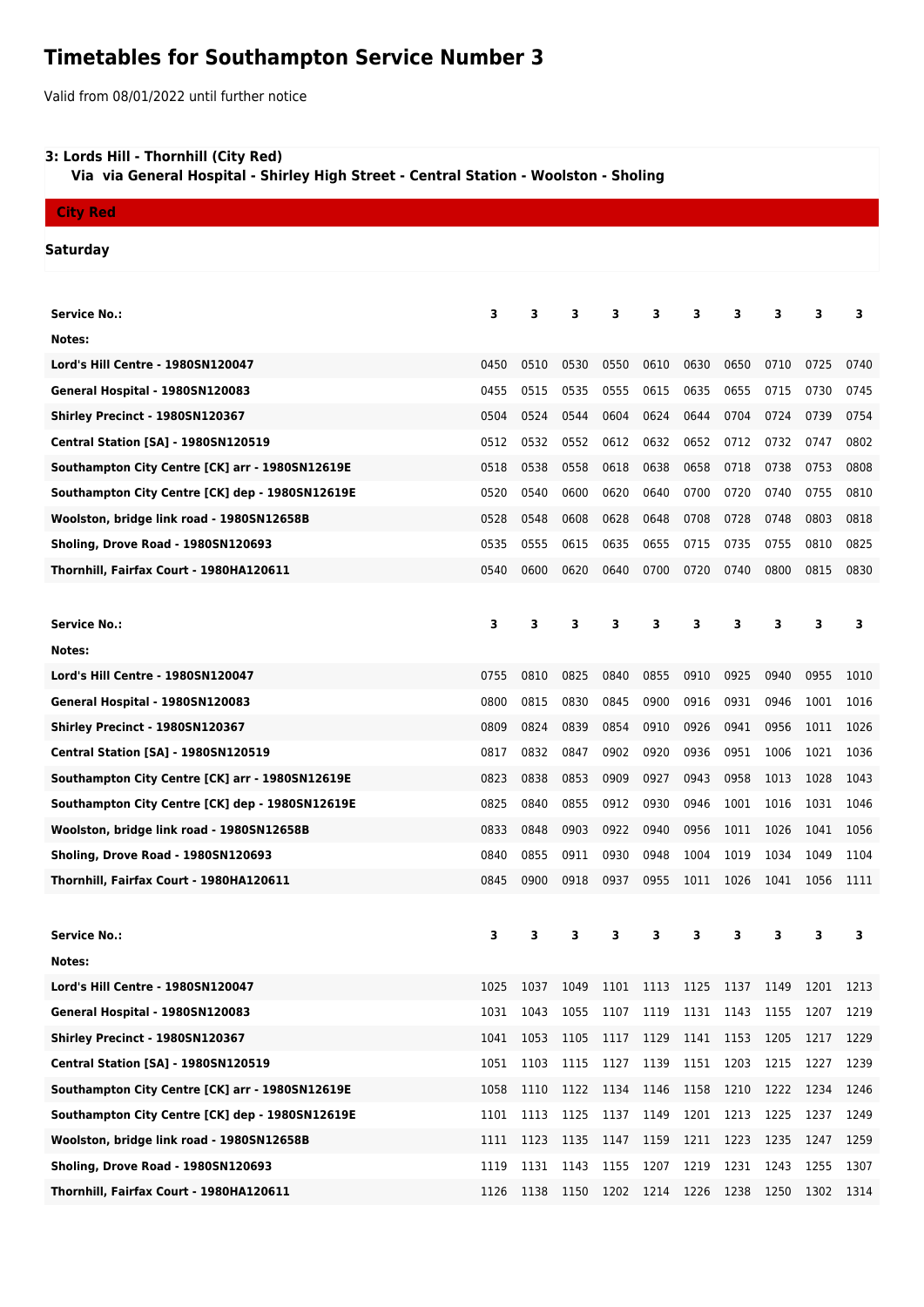| Service No.:                                    | 3    | 3    | 3    | з    | 3            | 3    | 3    | 3    | 3    | 3    |
|-------------------------------------------------|------|------|------|------|--------------|------|------|------|------|------|
| Notes:                                          |      |      |      |      |              |      |      |      |      |      |
| <b>Lord's Hill Centre - 1980SN120047</b>        | 1225 | 1237 | 1249 | 1301 | 1313         | 1325 | 1337 | 1349 | 1401 | 1413 |
| General Hospital - 1980SN120083                 | 1231 | 1243 | 1255 | 1307 | 1319         | 1331 | 1343 | 1355 | 1407 | 1419 |
| Shirley Precinct - 1980SN120367                 | 1241 | 1253 | 1305 | 1317 | 1329         | 1341 | 1353 | 1405 | 1417 | 1429 |
| <b>Central Station [SA] - 1980SN120519</b>      | 1251 | 1303 | 1315 | 1327 | 1339         | 1351 | 1403 | 1415 | 1427 | 1439 |
| Southampton City Centre [CK] arr - 1980SN12619E | 1258 | 1310 | 1322 | 1334 | 1346         | 1358 | 1410 | 1422 | 1434 | 1446 |
| Southampton City Centre [CK] dep - 1980SN12619E | 1301 | 1313 | 1325 | 1337 | 1349         | 1401 | 1413 | 1425 | 1437 | 1449 |
| Woolston, bridge link road - 1980SN12658B       | 1311 | 1323 | 1335 | 1347 | 1359         | 1411 | 1423 | 1435 | 1447 | 1459 |
| Sholing, Drove Road - 1980SN120693              | 1319 | 1331 | 1343 | 1355 | 1407         | 1419 | 1431 | 1443 | 1455 | 1507 |
| Thornhill, Fairfax Court - 1980HA120611         | 1326 | 1338 | 1350 | 1402 | 1414         | 1426 | 1438 | 1450 | 1502 | 1514 |
|                                                 |      |      |      |      |              |      |      |      |      |      |
| Service No.:                                    | з    | 3    | 3    | З    | 3            | з    | з    | 3    | 3    | 3    |
| Notes:                                          |      |      |      |      |              |      |      |      |      |      |
| Lord's Hill Centre - 1980SN120047               | 1425 | 1437 | 1449 | 1501 | 1513         | 1525 | 1537 | 1549 | 1601 | 1613 |
| General Hospital - 1980SN120083                 | 1431 | 1443 | 1455 | 1507 | 1519         | 1531 | 1543 | 1555 | 1607 | 1619 |
| Shirley Precinct - 1980SN120367                 | 1441 | 1453 | 1505 | 1517 | 1529         | 1541 | 1553 | 1605 | 1617 | 1629 |
| <b>Central Station [SA] - 1980SN120519</b>      | 1451 | 1503 | 1515 | 1527 | 1539         | 1551 | 1603 | 1615 | 1627 | 1639 |
| Southampton City Centre [CK] arr - 1980SN12619E | 1458 | 1510 | 1522 | 1534 | 1546         | 1558 | 1610 | 1622 | 1634 | 1646 |
| Southampton City Centre [CK] dep - 1980SN12619E | 1501 | 1513 | 1525 | 1537 | 1549         | 1601 | 1613 | 1625 | 1637 | 1649 |
| Woolston, bridge link road - 1980SN12658B       | 1511 | 1523 | 1535 | 1547 | 1559         | 1611 | 1623 | 1635 | 1647 | 1659 |
| Sholing, Drove Road - 1980SN120693              | 1519 | 1531 | 1543 | 1555 | 1607         | 1619 | 1631 | 1643 | 1655 | 1707 |
| Thornhill, Fairfax Court - 1980HA120611         | 1526 | 1538 | 1550 | 1602 | 1614         | 1626 | 1638 | 1650 | 1702 | 1714 |
|                                                 |      |      |      |      |              |      |      |      |      |      |
|                                                 |      |      |      |      |              |      |      |      |      |      |
| <b>Service No.:</b>                             | 3    | 3    | 3    | 3    | 3            | 3    | З    | 3    | 3    | 3    |
| Notes:                                          |      |      |      |      |              |      |      |      |      |      |
| Lord's Hill Centre - 1980SN120047               | 1625 | 1637 | 1649 | 1704 | 1719         | 1734 | 1749 | 1804 | 1820 | 1840 |
| General Hospital - 1980SN120083                 | 1631 | 1643 | 1655 | 1710 |              | 1740 | 1755 | 1810 | 1826 | 1845 |
| Shirley Precinct - 1980SN120367                 | 1641 | 1653 | 1705 | 1720 | 1725<br>1735 | 1750 | 1805 | 1820 | 1836 | 1854 |
| Central Station [SA] - 1980SN120519             | 1651 | 1703 | 1715 | 1730 | 1745         | 1800 | 1815 | 1830 | 1844 | 1902 |
| Southampton City Centre [CK] arr - 1980SN12619E | 1658 | 1710 | 1722 | 1737 | 1752         | 1807 | 1822 | 1836 | 1850 | 1908 |
| Southampton City Centre [CK] dep - 1980SN12619E | 1701 | 1713 | 1725 | 1740 | 1755         | 1810 | 1825 | 1838 | 1852 | 1910 |
| Woolston, bridge link road - 1980SN12658B       | 1711 | 1723 | 1735 | 1750 | 1805         | 1820 | 1835 | 1846 | 1900 | 1918 |
| Sholing, Drove Road - 1980SN120693              | 1719 | 1731 | 1743 | 1758 | 1813         | 1828 | 1842 | 1853 | 1907 | 1925 |
| Thornhill, Fairfax Court - 1980HA120611         | 1726 | 1738 | 1750 | 1805 | 1820         | 1835 | 1847 | 1858 | 1912 | 1930 |
|                                                 |      |      |      |      |              |      |      |      |      |      |
| <b>Service No.:</b>                             |      | 3    | 3    | 3    | 3            | 3    | 3    | 3    | 3    | 3    |
| Notes:                                          |      |      |      |      |              |      |      |      |      |      |
| <b>Lord's Hill Centre - 1980SN120047</b>        |      | 1900 | 1920 | 1940 | 2010         | 2040 | 2110 | 2140 | 2210 | 2240 |
| General Hospital - 1980SN120083                 |      | 1905 | 1925 | 1945 | 2015         | 2045 | 2115 | 2145 | 2215 | 2245 |
| Shirley Precinct - 1980SN120367                 |      | 1914 | 1934 | 1954 | 2024         | 2054 | 2124 | 2154 | 2224 | 2254 |
| <b>Central Station [SA] - 1980SN120519</b>      |      | 1922 | 1942 | 2002 | 2032         | 2102 | 2132 | 2202 | 2232 | 2302 |
| Southampton City Centre [CK] arr - 1980SN12619E |      | 1928 | 1948 | 2008 | 2038         | 2108 | 2138 | 2208 | 2238 | 2308 |
| Southampton City Centre [CK] dep - 1980SN12619E |      | 1930 | 1950 | 2010 | 2040         | 2110 | 2140 | 2210 | 2240 | 2310 |
| Woolston, bridge link road - 1980SN12658B       |      | 1938 | 1958 | 2018 | 2048         | 2118 | 2148 | 2218 | 2248 | 2318 |
| Sholing, Drove Road - 1980SN120693              |      | 1945 | 2005 | 2025 | 2055         | 2125 | 2155 | 2225 | 2255 | 2325 |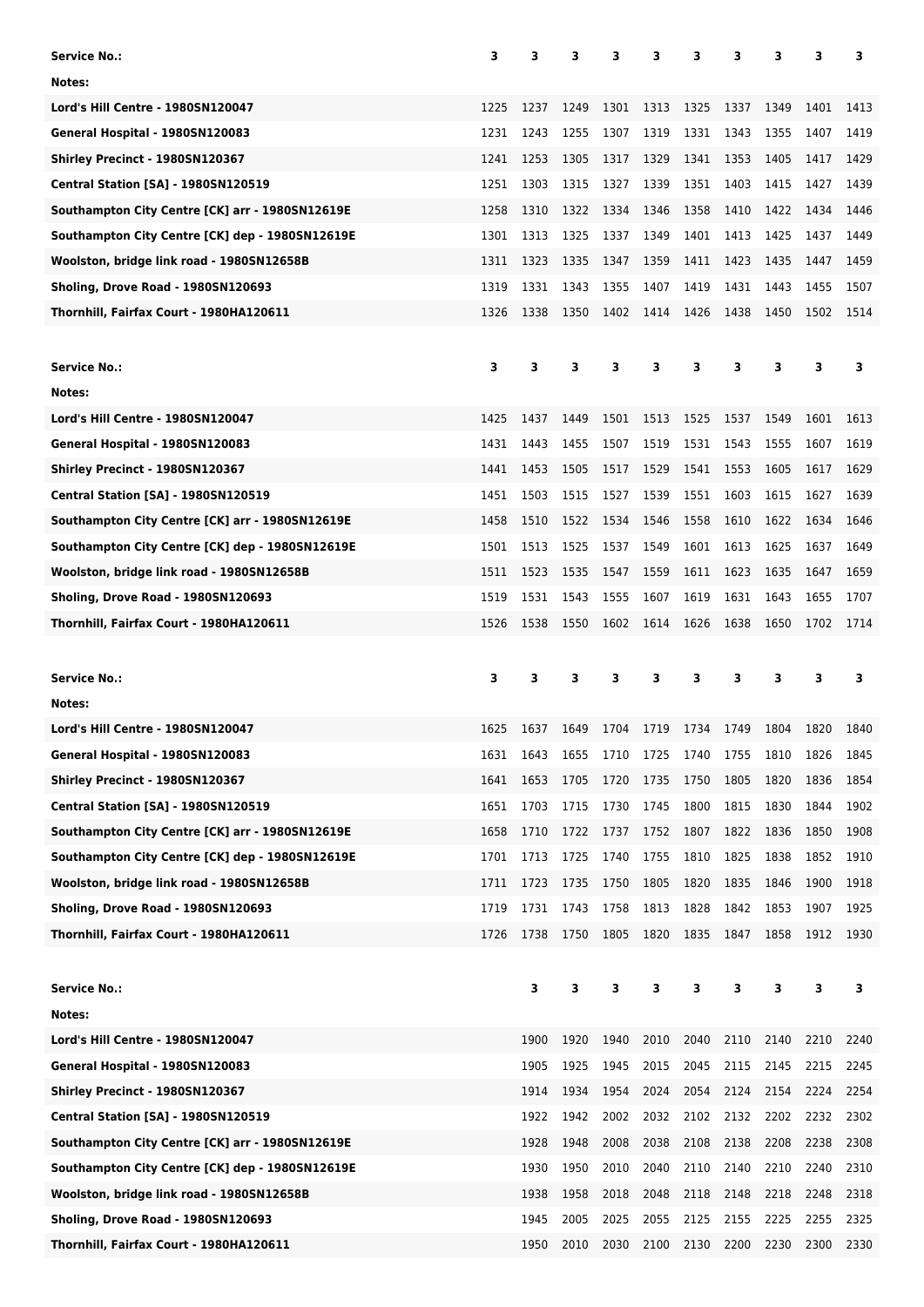### **City Red**

# **Saturday**

| <b>Service No.:</b>                                 | з    | 3    | 3    | 3    | 3    | 3    | 3    | з    | 3    | з    |
|-----------------------------------------------------|------|------|------|------|------|------|------|------|------|------|
| Notes:                                              |      |      |      |      |      |      |      |      |      |      |
| Thornhill, Fairfax Court - 1980HA120611             | 0449 | 0524 | 0546 | 0607 | 0627 | 0648 | 0707 | 0727 | 0747 | 0807 |
| Sholing, Drove Road - 1980SN120694                  | 0455 | 0530 | 0552 | 0613 | 0633 | 0654 | 0713 | 0733 | 0753 | 0813 |
| Woolston, bridge link road - 1980SN120659           | 0502 | 0537 | 0559 | 0620 | 0640 | 0701 | 0720 | 0740 | 0800 | 0820 |
| Southampton City Centre [CM] arr - 1980HAA13371     | 0510 | 0545 | 0607 | 0628 | 0648 | 0709 | 0728 | 0748 | 0808 | 0828 |
| Southampton City Centre [CM] dep - 1980HAA13371     | 0512 | 0547 | 0609 | 0630 | 0650 | 0711 | 0730 | 0750 | 0810 | 0830 |
| <b>Central Station [SB] - 1980SN120518</b>          | 0518 | 0553 | 0615 | 0636 | 0656 | 0717 | 0736 | 0756 | 0816 | 0836 |
| Shirley Precinct - 1980SN12368B                     | 0526 | 0601 | 0623 | 0644 | 0704 | 0725 | 0744 | 0804 | 0824 | 0844 |
| General Hospital - 1980SN120979                     | ---- |      |      |      |      |      |      |      |      |      |
| <b>General Hospital and Cemetery - 1980SN120082</b> | 0535 | 0610 | 0632 | 0653 | 0713 | 0734 | 0753 | 0813 | 0833 | 0853 |
| Lord's Hill Centre - 1980SN120047                   | 0540 | 0615 | 0637 | 0658 | 0718 | 0739 | 0758 | 0818 | 0838 | 0858 |
| <b>Service No.:</b>                                 | з    | 3    | 3    | 3    | 3    | 3    | 3    | 3    | 3    | 3    |
| Notes:                                              |      |      |      |      |      |      |      |      |      |      |
| Thornhill, Fairfax Court - 1980HA120611             | 0822 | 0837 | 0852 | 0907 | 0922 | 0937 | 0952 | 1007 | 1019 | 1031 |
| Sholing, Drove Road - 1980SN120694                  | 0828 | 0843 | 0858 | 0915 | 0930 | 0945 | 1000 | 1015 | 1027 | 1039 |
| Woolston, bridge link road - 1980SN120659           | 0835 | 0850 | 0905 | 0923 | 0938 | 0953 | 1008 | 1023 | 1035 | 1047 |
| Southampton City Centre [CM] arr - 1980HAA13371     | 0843 | 0858 | 0915 | 0933 | 0948 | 1003 | 1018 | 1033 | 1045 | 1057 |
| Southampton City Centre [CM] dep - 1980HAA13371     | 0845 | 0900 | 0918 | 0936 | 0951 | 1006 | 1021 | 1036 | 1048 | 1100 |
| <b>Central Station [SB] - 1980SN120518</b>          | 0851 | 0907 | 0925 | 0943 | 0958 | 1013 | 1028 | 1043 | 1055 | 1107 |
| Shirley Precinct - 1980SN12368B                     | 0859 | 0917 | 0935 | 0953 | 1008 | 1023 | 1038 | 1053 | 1105 | 1117 |
| General Hospital - 1980SN120979                     | ---- |      |      |      |      |      | ---- |      |      |      |
| General Hospital and Cemetery - 1980SN120082        | 0908 | 0926 | 0944 | 1002 | 1017 | 1032 | 1047 | 1102 | 1114 | 1126 |
| Lord's Hill Centre - 1980SN120047                   | 0914 | 0932 | 0950 | 1008 | 1023 | 1038 | 1053 | 1108 | 1120 | 1132 |
|                                                     |      |      |      |      |      |      |      |      |      |      |
| <b>Service No.:</b>                                 | 3    | 3    | 3.   | 3    | 3    | 3    | 3    | 3    | 3.   | 3.   |
| Notes:                                              |      |      |      |      |      |      |      |      |      |      |
| Thornhill, Fairfax Court - 1980HA120611             | 1043 | 1055 | 1107 | 1119 | 1131 | 1143 | 1155 | 1207 | 1219 | 1231 |
| Sholing, Drove Road - 1980SN120694                  | 1051 | 1103 | 1115 | 1127 | 1139 | 1151 | 1203 | 1215 | 1227 | 1239 |
| Woolston, bridge link road - 1980SN120659           | 1059 | 1111 | 1123 | 1135 | 1147 | 1159 | 1211 | 1223 | 1235 | 1247 |
| Southampton City Centre [CM] arr - 1980HAA13371     | 1109 | 1121 | 1133 | 1145 | 1157 | 1209 | 1221 | 1233 | 1245 | 1257 |
| Southampton City Centre [CM] dep - 1980HAA13371     | 1112 | 1124 | 1136 | 1148 | 1200 | 1212 | 1224 | 1236 | 1248 | 1300 |
| <b>Central Station [SB] - 1980SN120518</b>          | 1119 | 1131 | 1143 | 1155 | 1207 | 1219 | 1231 | 1243 | 1255 | 1307 |
| Shirley Precinct - 1980SN12368B                     | 1129 | 1141 | 1153 | 1205 | 1217 | 1229 | 1241 | 1253 | 1305 | 1317 |
| General Hospital - 1980SN120979                     | ---- | ---- |      |      |      | ---- | ---- |      |      |      |
| General Hospital and Cemetery - 1980SN120082        | 1138 | 1150 | 1202 | 1214 | 1226 | 1238 | 1250 | 1302 | 1314 | 1326 |
| Lord's Hill Centre - 1980SN120047                   | 1144 | 1156 | 1208 | 1220 | 1232 | 1244 | 1256 | 1308 | 1320 | 1332 |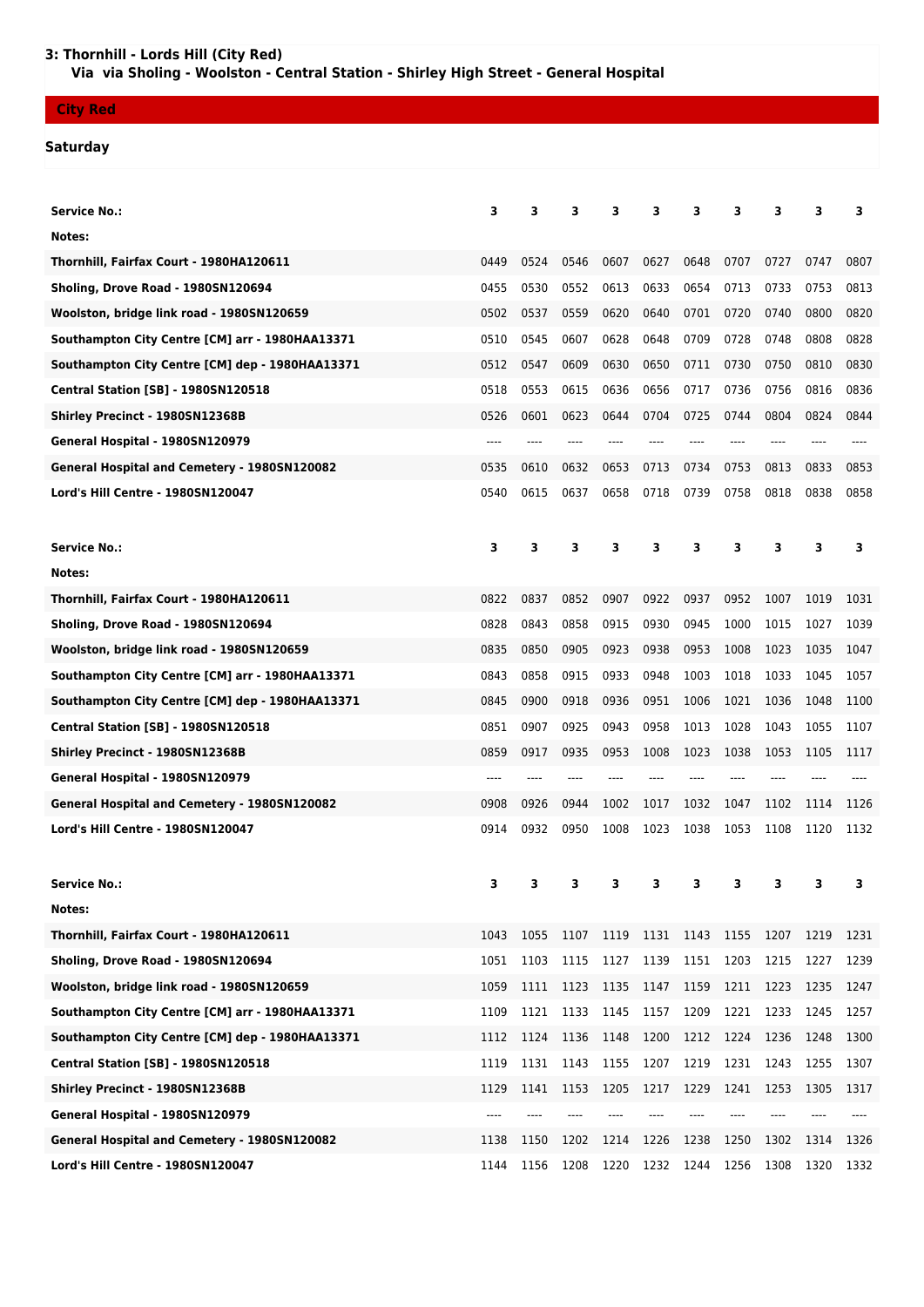| <b>Service No.:</b>                             | 3    | 3    | 3    | 3    | з    | 3    | 3    | 3    | 3    | 3    |
|-------------------------------------------------|------|------|------|------|------|------|------|------|------|------|
| Notes:                                          |      |      |      |      |      |      |      |      |      |      |
| Thornhill, Fairfax Court - 1980HA120611         | 1243 | 1255 | 1307 | 1319 | 1331 | 1343 | 1355 | 1407 | 1419 | 1431 |
| Sholing, Drove Road - 1980SN120694              | 1251 | 1303 | 1315 | 1327 | 1339 | 1351 | 1403 | 1415 | 1427 | 1439 |
| Woolston, bridge link road - 1980SN120659       | 1259 | 1311 | 1323 | 1335 | 1347 | 1359 | 1411 | 1423 | 1435 | 1447 |
| Southampton City Centre [CM] arr - 1980HAA13371 | 1309 | 1321 | 1333 | 1345 | 1357 | 1409 | 1421 | 1433 | 1445 | 1457 |
| Southampton City Centre [CM] dep - 1980HAA13371 | 1312 | 1324 | 1336 | 1348 | 1400 | 1412 | 1424 | 1436 | 1448 | 1500 |
| <b>Central Station [SB] - 1980SN120518</b>      | 1319 | 1331 | 1343 | 1355 | 1407 | 1419 | 1431 | 1443 | 1455 | 1507 |
| Shirley Precinct - 1980SN12368B                 | 1329 | 1341 | 1353 | 1405 | 1417 | 1429 | 1441 | 1453 | 1505 | 1517 |
| General Hospital - 1980SN120979                 | ---- |      |      |      |      |      |      |      |      |      |
| General Hospital and Cemetery - 1980SN120082    | 1338 | 1350 | 1402 | 1414 | 1426 | 1438 | 1450 | 1502 | 1514 | 1526 |
| Lord's Hill Centre - 1980SN120047               | 1344 | 1356 | 1408 | 1420 | 1432 | 1444 | 1456 | 1508 | 1520 | 1532 |
| <b>Service No.:</b>                             | 3    | 3    | 3    | 3    | 3    | 3    | 3    | 3    | 3    | з    |
| Notes:                                          |      |      |      |      |      |      |      |      |      |      |
| Thornhill, Fairfax Court - 1980HA120611         | 1443 | 1455 | 1507 | 1519 | 1531 | 1543 | 1555 | 1607 | 1619 | 1631 |
| Sholing, Drove Road - 1980SN120694              | 1451 | 1503 | 1515 | 1527 | 1539 | 1551 | 1603 | 1615 | 1627 | 1639 |
| Woolston, bridge link road - 1980SN120659       | 1459 | 1511 | 1523 | 1535 | 1547 | 1559 | 1611 | 1623 | 1635 | 1647 |
| Southampton City Centre [CM] arr - 1980HAA13371 | 1509 | 1521 | 1533 | 1545 | 1557 | 1609 | 1621 | 1633 | 1645 | 1657 |
| Southampton City Centre [CM] dep - 1980HAA13371 | 1512 | 1524 | 1536 | 1548 | 1600 | 1612 | 1624 | 1636 | 1648 | 1700 |
| <b>Central Station [SB] - 1980SN120518</b>      | 1519 | 1531 | 1543 | 1555 | 1607 | 1619 | 1631 | 1643 | 1655 | 1707 |
| Shirley Precinct - 1980SN12368B                 | 1529 | 1541 | 1553 | 1605 | 1617 | 1629 | 1641 | 1653 | 1705 | 1717 |
| General Hospital - 1980SN120979                 |      |      |      |      |      |      |      |      |      |      |
| General Hospital and Cemetery - 1980SN120082    | 1538 | 1550 | 1602 | 1614 | 1626 | 1638 | 1650 | 1702 | 1714 | 1726 |
| Lord's Hill Centre - 1980SN120047               | 1544 | 1556 | 1608 | 1620 | 1632 | 1644 | 1656 | 1708 | 1720 | 1732 |
| <b>Service No.:</b>                             | з    | з    | з    | 3    | з    | з    | з    | 3    | 3    | 3    |
| Notes:                                          |      |      |      |      |      |      |      |      |      |      |
| Thornhill, Fairfax Court - 1980HA120611         | 1643 | 1655 | 1709 | 1724 | 1739 | 1754 | 1809 | 1824 | 1839 | 1859 |
| Sholing, Drove Road - 1980SN120694              | 1651 | 1703 | 1717 | 1732 | 1747 | 1802 | 1817 | 1832 | 1845 | 1905 |
| Woolston, bridge link road - 1980SN120659       | 1659 | 1711 | 1725 | 1740 | 1755 | 1810 | 1825 | 1839 | 1852 | 1912 |
| Southampton City Centre [CM] arr - 1980HAA13371 | 1709 | 1721 | 1735 | 1750 | 1805 | 1820 | 1835 | 1847 | 1900 | 1920 |
| Southampton City Centre [CM] dep - 1980HAA13371 | 1712 | 1724 | 1738 | 1753 | 1808 | 1823 | 1837 | 1849 | 1902 | 1922 |
| <b>Central Station [SB] - 1980SN120518</b>      | 1719 | 1731 | 1745 | 1800 | 1815 | 1830 | 1843 | 1855 | 1908 | 1928 |
| Shirley Precinct - 1980SN12368B                 | 1729 | 1741 | 1755 | 1810 | 1825 | 1838 | 1851 | 1903 | 1916 | 1936 |
| General Hospital - 1980SN120979                 |      |      |      | ---- |      |      |      |      |      |      |
| General Hospital and Cemetery - 1980SN120082    | 1738 | 1750 | 1804 | 1819 | 1834 | 1847 | 1900 | 1912 | 1925 | 1945 |
| Lord's Hill Centre - 1980SN120047               | 1744 | 1756 | 1810 | 1825 | 1839 | 1852 | 1905 | 1917 | 1930 | 1950 |